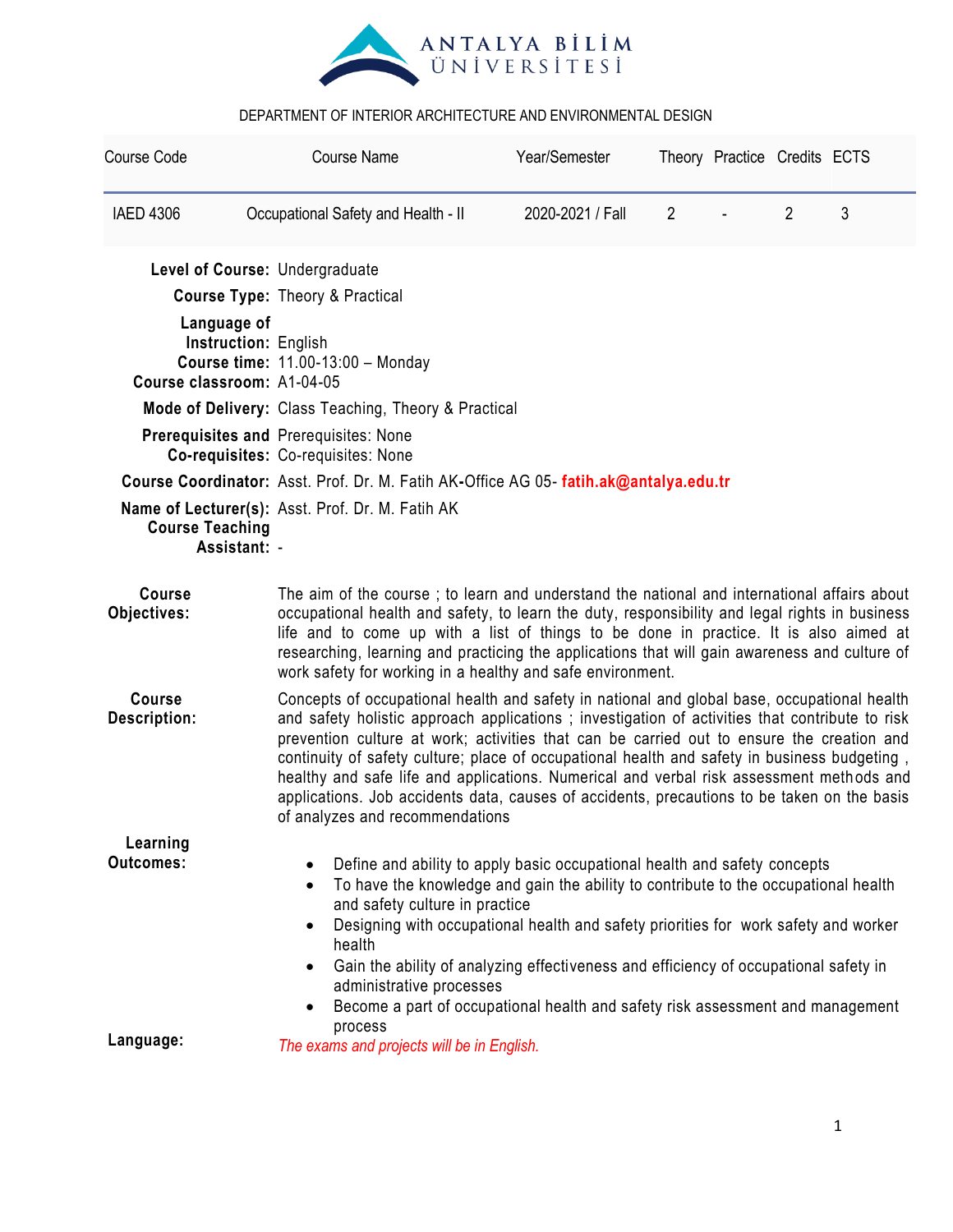

| <b>Text Books:</b>                                                                                                                                                                                                                                                                                                                                                                                                                                                                                                                                                                                                                                                                                                                                                                                  | Alli, Fundamental principles of occupational health and safety, Second Edition<br>- International Labour Office - 2008                                                                                                                                                                                                                                                                                                                                                                                                                                    |  |  |  |  |
|-----------------------------------------------------------------------------------------------------------------------------------------------------------------------------------------------------------------------------------------------------------------------------------------------------------------------------------------------------------------------------------------------------------------------------------------------------------------------------------------------------------------------------------------------------------------------------------------------------------------------------------------------------------------------------------------------------------------------------------------------------------------------------------------------------|-----------------------------------------------------------------------------------------------------------------------------------------------------------------------------------------------------------------------------------------------------------------------------------------------------------------------------------------------------------------------------------------------------------------------------------------------------------------------------------------------------------------------------------------------------------|--|--|--|--|
| <b>Recommended Text</b><br><b>Books:</b>                                                                                                                                                                                                                                                                                                                                                                                                                                                                                                                                                                                                                                                                                                                                                            | , Demircioğlu, Murat " Ulusal ve Uluslararası Hukukta İş Güvenliği Uzmanlığı ", Beta Basım Yayım<br>(2013)<br>Altın, Mustafa; Taşdemir Şakir "İSG İş Sağlığı ve Güvenliği ", Eğitim Yayınevi, (2017)                                                                                                                                                                                                                                                                                                                                                      |  |  |  |  |
| <b>Reading Text books:</b>                                                                                                                                                                                                                                                                                                                                                                                                                                                                                                                                                                                                                                                                                                                                                                          | ILO standards on occupational safety and health: promoting a safe and healthy working environment:<br>International Labor Office, (2009)                                                                                                                                                                                                                                                                                                                                                                                                                  |  |  |  |  |
|                                                                                                                                                                                                                                                                                                                                                                                                                                                                                                                                                                                                                                                                                                                                                                                                     | - Nag, Pranab Kumar (2019). Office buildings: health, safety and environment. Singapore: Springer.<br>- Altın, Mustafa; Taşdemir Şakir "İSG İş Sağlığı ve Güvenliği ", Eğitim Yayınevi, (2017)                                                                                                                                                                                                                                                                                                                                                            |  |  |  |  |
| <b>Planned Learning</b>                                                                                                                                                                                                                                                                                                                                                                                                                                                                                                                                                                                                                                                                                                                                                                             | Learning/Teaching Method: The expected learning outcomes for the course will be assessed<br>through: Group Presentations, a Midterm Project, Final Exam and feedback.                                                                                                                                                                                                                                                                                                                                                                                     |  |  |  |  |
| <b>Activities and Teaching</b><br>Method:                                                                                                                                                                                                                                                                                                                                                                                                                                                                                                                                                                                                                                                                                                                                                           | Assignments: Students are required to do powerpoint presentation in a group work throughout the<br>semester.                                                                                                                                                                                                                                                                                                                                                                                                                                              |  |  |  |  |
| Class Participation: Regular attendance of all enrolled classes is expected. Do not be late to the<br>class. Attendance will be taken through your signature within the first quarter of the class; if you come<br>later you will be considered absent. At the end of the Semester, your attendance will be reported on<br>UBS system. Attendance is compulsory and in case of absenteeism of more than 30%, the system<br>will automatically grade you "FX". If you miss a class, it is your responsibility to 'make up' all work,<br>including items discussed in class. Class contribution will be measured in terms of quality not quantity.<br>If you need to leave early for whatever reason, you should exercise politeness and notify your<br>professor at the commencement of the session. |                                                                                                                                                                                                                                                                                                                                                                                                                                                                                                                                                           |  |  |  |  |
|                                                                                                                                                                                                                                                                                                                                                                                                                                                                                                                                                                                                                                                                                                                                                                                                     | Academic integrity & plagiarism: Academic integrity is the pursuit of scholarly activity based on the<br>values of: honesty, trust, fairness, respect and responsibility. Practicing academic integrity means<br>never plagiarizing or cheating, never misrepresenting yourself, never falsifying information, never<br>deceiving or compromising the work of others. Basically this means, either intentionally or<br>unintentionally, using the words or ideas of someone else without giving credit, it's strictly forbidden.                          |  |  |  |  |
|                                                                                                                                                                                                                                                                                                                                                                                                                                                                                                                                                                                                                                                                                                                                                                                                     | Course Text books: There is no specific textbook for this course.                                                                                                                                                                                                                                                                                                                                                                                                                                                                                         |  |  |  |  |
|                                                                                                                                                                                                                                                                                                                                                                                                                                                                                                                                                                                                                                                                                                                                                                                                     | Key Works: this course is based on occupational safety and health related works.                                                                                                                                                                                                                                                                                                                                                                                                                                                                          |  |  |  |  |
|                                                                                                                                                                                                                                                                                                                                                                                                                                                                                                                                                                                                                                                                                                                                                                                                     | <b>Specific Rules:</b><br>Be punctual. Punctuality is a sign of respect toward yourself and the others.<br>1.<br>Show respect for all the people and property around you.<br>2.<br>3.<br>Be responsible for your actions and meet all expectations.<br>Follow directions the first time they are given.<br>4.<br>Students should raise their hand to signal a question or to answer a question.<br>5.<br>Students should use the Internet at school for academic purposes only.<br>6.<br>It is forbidden to record classes with any type of device.<br>7. |  |  |  |  |
|                                                                                                                                                                                                                                                                                                                                                                                                                                                                                                                                                                                                                                                                                                                                                                                                     | 2                                                                                                                                                                                                                                                                                                                                                                                                                                                                                                                                                         |  |  |  |  |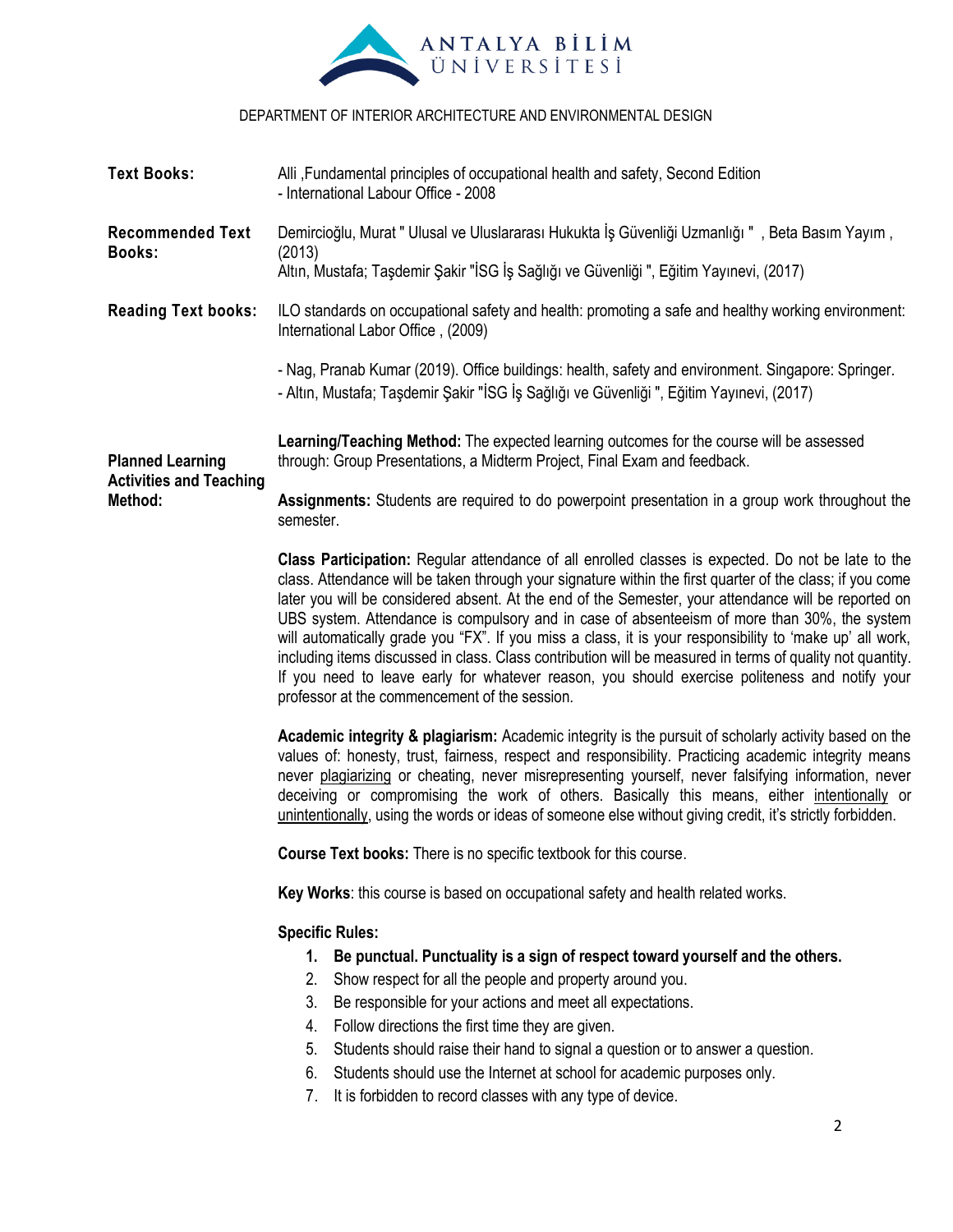

**Communication**: Students are encouraged to visit the professor during their Office Hours. If you cannot make it to announced office hours, please make individual arrangements via e mail. However, do not expect the professor and the research assistant to respond at length via e-mail to questions of content, definition of terms, grading questions etc. If you have a question that requires a substantive response please set up an appointment to speak with one of us.

| <b>Date</b> | <b>Week</b>    | <b>Chapter Topic</b>                                                                                           | <b>Take-home exercise</b>                     |
|-------------|----------------|----------------------------------------------------------------------------------------------------------------|-----------------------------------------------|
| 05.10.20    | 1              | <b>Introduction to the Course</b>                                                                              |                                               |
| 12.10.20    | $\overline{2}$ | Occupational safety and the<br>total working area and<br>contents                                              |                                               |
| 19.10.20    | 3              | <b>Analysing occupational</b><br>accidents and occupational<br>diseases                                        | Research project-Defining of project<br>title |
| 26.10.20    | 4              | <b>Occupational accident</b><br>investigation, notification of<br>occupational accidents and<br>responsibility |                                               |
| 02.11.20    | 5              | <b>Qualitative risk assessment</b><br>methods                                                                  | Research project-Introduction part            |
| 09.11.20    | 6              | <b>Quantitative risk assessment</b><br>methods                                                                 |                                               |
| 16.11.20    | $\overline{7}$ | <b>Ergonomics in Interior</b><br><b>Architecture</b>                                                           | Research project-Literature Review<br>part    |
|             | 8              | <b>MIDTERM PROJECT</b>                                                                                         |                                               |
| 30.11.20    | 9              | <b>Ergonomics in Interior</b><br><b>Architecture</b>                                                           | Research project-Application part I           |
| 07.12.20    | 10             | The measure of occupational<br>accidents, use of accident<br>frequency and weight ratio                        | Research project-Application part II          |
| 14.12.20    | 11             | The Importance of Interior<br><b>Architecture in Health and</b><br><b>Safety Design</b>                        | Finalize the project                          |
| 21.12.20    | 12             | <b>Occupational Accidents and</b><br><b>First Aid</b>                                                          |                                               |
|             |                |                                                                                                                |                                               |

**Course Contents\*: (Weekly Lecture Plan)**